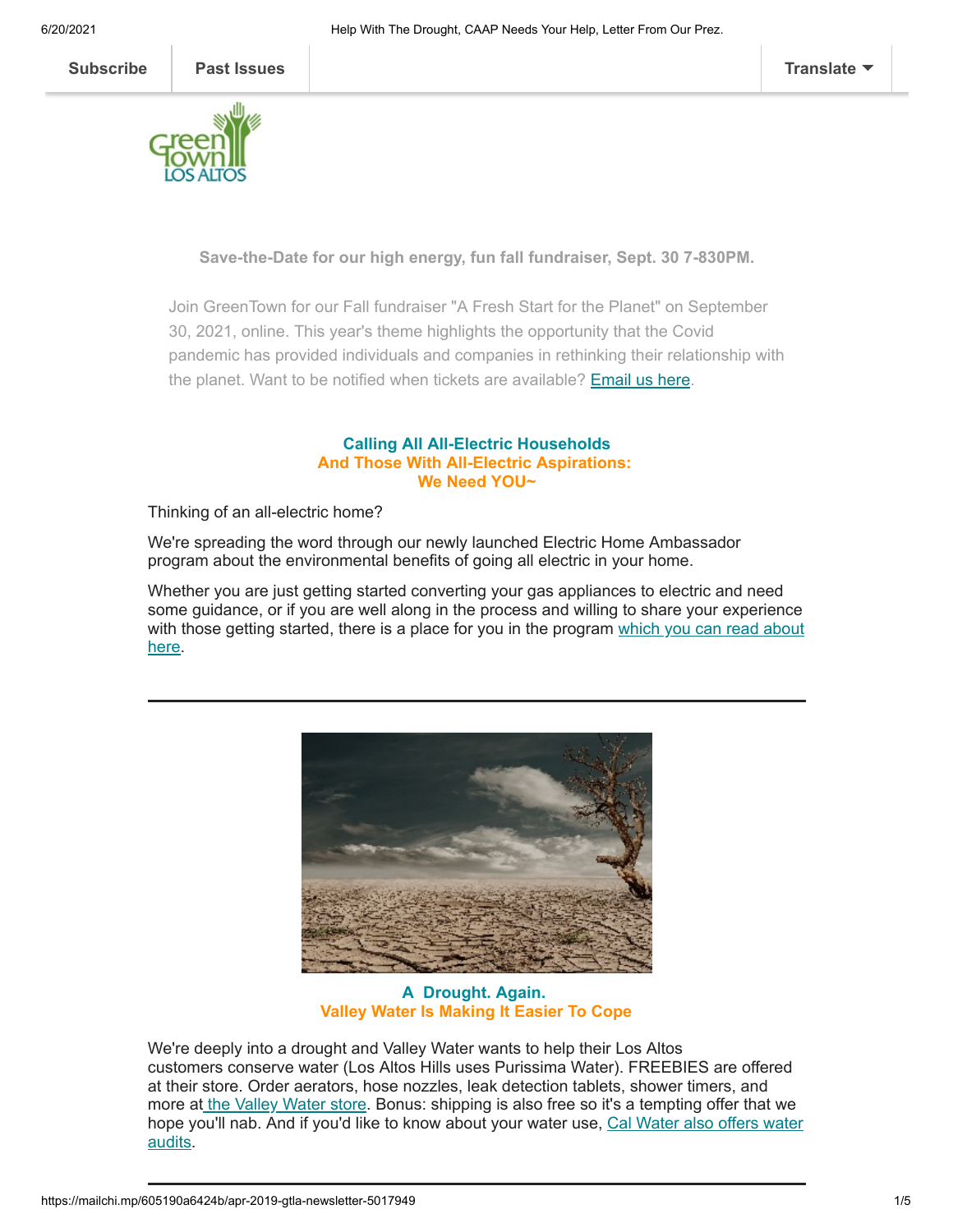6/20/2021 Help With The Drought, CAAP Needs Your Help, Letter From Our Prez.

**[Subscribe](http://eepurl.com/cm9q9b) [Past Issues](https://us5.campaign-archive.com/home/?u=ed40313cb8798acef49a6faa8&id=bcf3e43825) [Translate](javascript:;)**



**500 Trees, Round Two! We're Still Growing**

Memorial weekend brought the second year of our 500 Trees campaign to a close. We planted five more trees, bringing our total for this planting season to 57. That is quite a [drop from the 162 we planted in round one, but the pandemic slowed us down. Read more](https://www.greentownlosaltos.org/post/500-trees-round-two-still-growing) about it here.



Goodbye Gas: Hello EVs! Wed. June 9, 2021 | 7 - 8:30PM

[RSVP here](https://www.eventbrite.com/e/goodbye-gas-hello-evs-registration-151904100253?aff=GTLA)

Gas cars are so 2020. Electric vehicles are simply more fun to drive and better for the planet. Join us for a presentation covering all the basics of EV ownership, the benefits of EVs, rebates (up to \$9,000), current makes/models, and what's in store for the future. Your questions will be answered in real-time by local EV experts via the chat. Breakout rooms will allow you to learn more about specific models.

Sponsored by [Peninsula Clean Energy](https://www.peninsulacleanenergy.com/) and [Silicon Valley Clean Energy.](https://www.svcleanenergy.org/)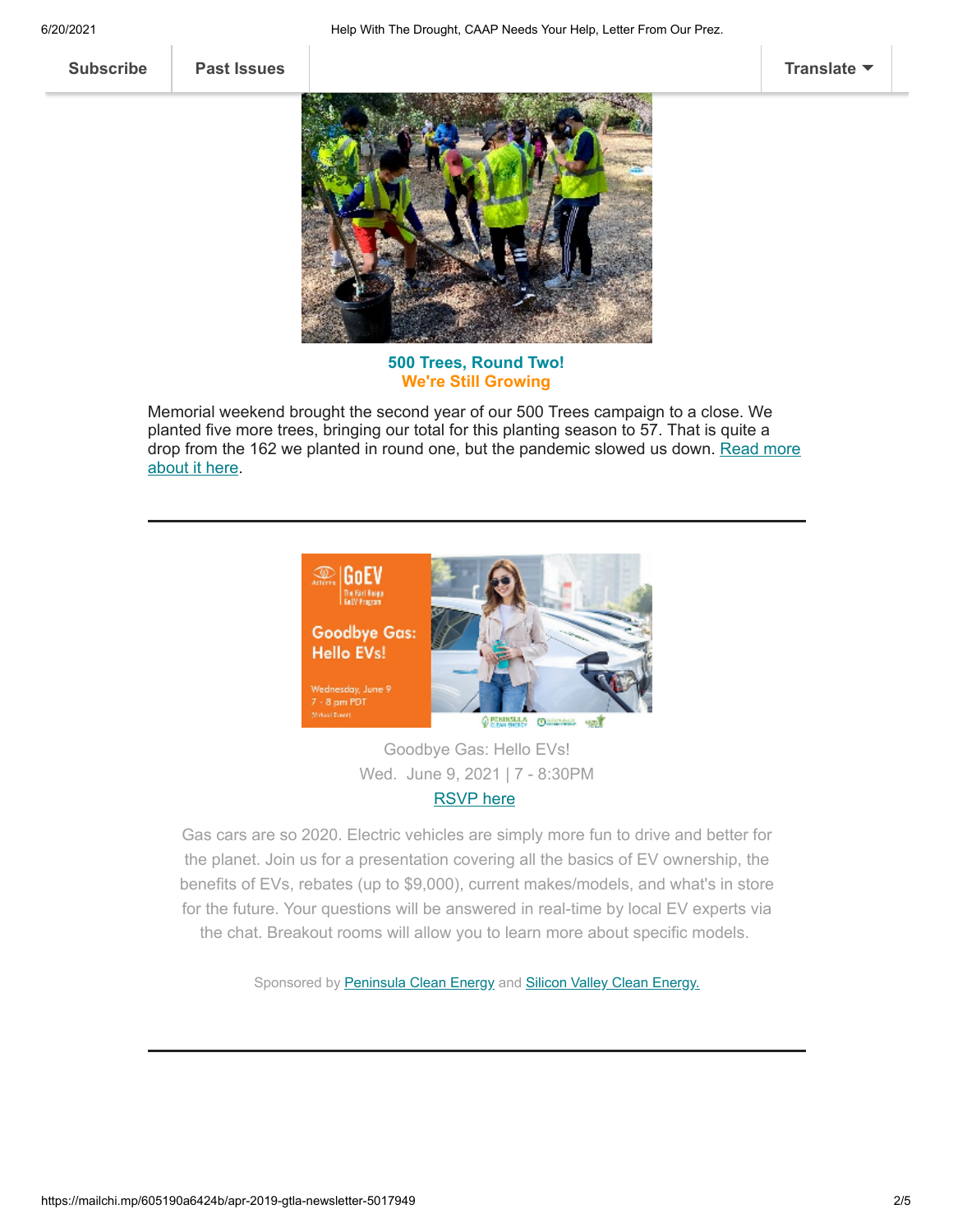

**Our Natural Environment A Conversation June 24th**

We are excited to be co-hosting a panel discussion with the [Los Altos History Museum](https://www.losaltoshistory.org/), Thursday, June 24, at 5:00PM.

## Panelists

**Matthew Dodder** | Executive Director of the Santa Clara Valley Audubon Society and is passionate about the importance of habitat, green space, and biodiversity. He has loved birds since he was 14 years old, and has taught a popular birding class at the Palo Alto Adult School since 1999.

**Coty Sifuentes-Winter |** Senior Resource Management Specialist at Midpeninsula Regional Open Space District. He is in charge of their Wildland Fire Resiliency program and an expert with their amazing Natural Resources group.

**Dr. Stu Weiss** | Chief Scientist of Creekside Science, which provides scientific and conservation expertise to diverse organizations as they cope with the rapidly changing 21st Century environment. He studies many species, looks at population dynamics, designs and executes restoration projects, and is deeply involved in developing the Santa Clara Valley Habitat Plan.

The event is **free**, but you must [register here](https://www.losaltoshistory.org/events/los-altos-goes-green/) to receive the Zoom link. Sign up now to receive a reminder shortly before the event.

## **CAAP Survey For You To Fill Out This 10 Minute Survey Will Impact The Future**

The City of Los Altos is going to update the Climate Action Plan (CAAP) adopted in 2013. There will be surveys, workshops and multiple presentations as part of the process of gathering information and coming up with a good plan. The first survey ends Sunday, June 6. If you haven't taken it, please do so by following [this link.](https://www.opentownhall.com/portals/225/Issue_10515)

The survey will not take much time, maybe 10 minutes, although you do have to create an account with Open Town Hall to fill it out. This survey aims to try to understand the awareness and level of interest in our climate change challenges.